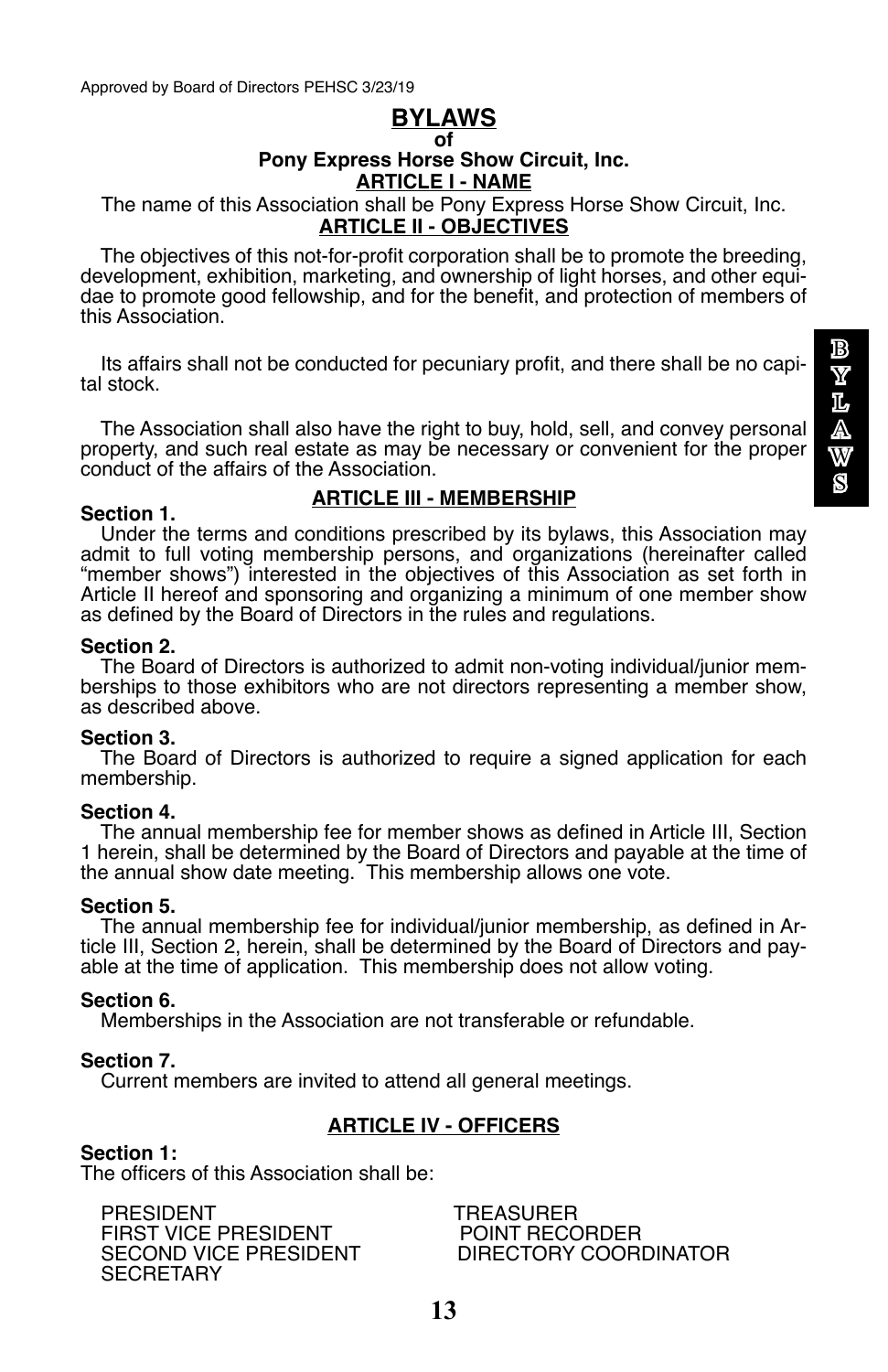## **Section 2. Voting**

Each officer shall have only one vote.

#### **Section 3. Election**

 The officers of this Association shall be elected by the Board of Directors at the annual show date meeting, with the terms of newly elected officers to take effect at that time. Terms of the outgoing officers with the exception of the retiring President/ Presidents will continue without voting privilages until the conclusion of the awards banquet.

#### **Section 4. Vacancy**

 A vacancy in office shall be filled by the Executive Committee, except for the office of President and First Vice President, at an Executive Committee meeting, following notice of same, to complete term of resigning officer.

#### **Section 5. Resignation**

 An officer desiring to resign from office shall submit notice of same in writing or email to the Secretary. Resignation will become effective at the ensuing meeting of the Board of Directors.

#### **Section 6. Removal**

 An officer may be removed for cause by two-thirds majority vote by the Board of Directors.

## **Section 7. Duties of Officers.**

#### **a. President**

 The President shall preside at all meetings of the Board of Directors and Executive Committee.

The President shall perform all such duties as bylaws pertain to his/her office.

 The President shall fulfill such duties as may be assigned by the Board of Directors or the Executive Committee.

The President may cast his/her vote to make or break a tie.

The President may appoint a Parliamentarian.

The President shall appoint chairmen and members of any commit-<br>es deemed necessary, as approved by the Board of Directors, or as tees deemed necessary, as approved by the Board of Directors, or otherwise specified by the bylaws.

 All recommendations for changes in the Bylaws shall be referred by the President to the Bylaws committee.

The President shall see that all orders and resolutions of the Board of Directors are carried into effect.

#### **b. First Vice President**

The First Vice President shall assume the duties of the President in the absence or inability of the President.

 The First Vice President shall assume the office of the President in the event of death, disability, resignation, or removal from office, and fulfill his/her term.

The First Vice President shall be the Chairman of the Banquet Committee and Spring Kick-Off Committee, and shall appoint members to said committees as needed. The First Vice President shall make arrangements for the Banquet and Spring Kick-Off event accomodations including the location and pricing. Final arrangements and contracts for both events, shall meet buget set forth by the Executive Committee.

 The First Vice President shall perform such other duties as may be assigned by the President and/or the Board of Directors.

#### **b. Second Vice President**

The Second Vice President shall assume the office of the First Vice President in the event of a vacancy in that office, shall then fulfill the term of the First Vice President. The office of Second Vice President shall then be filled by a majority<br>vote of the Executive Committee.

 The Second Vice President shall preside at meetings of the Board of Directors and the Executive Committee in the absence of the President and First Vice Preisident.

 The Second Vice President shall be a member of the Banquet Committee, and coordinate the year-end awards.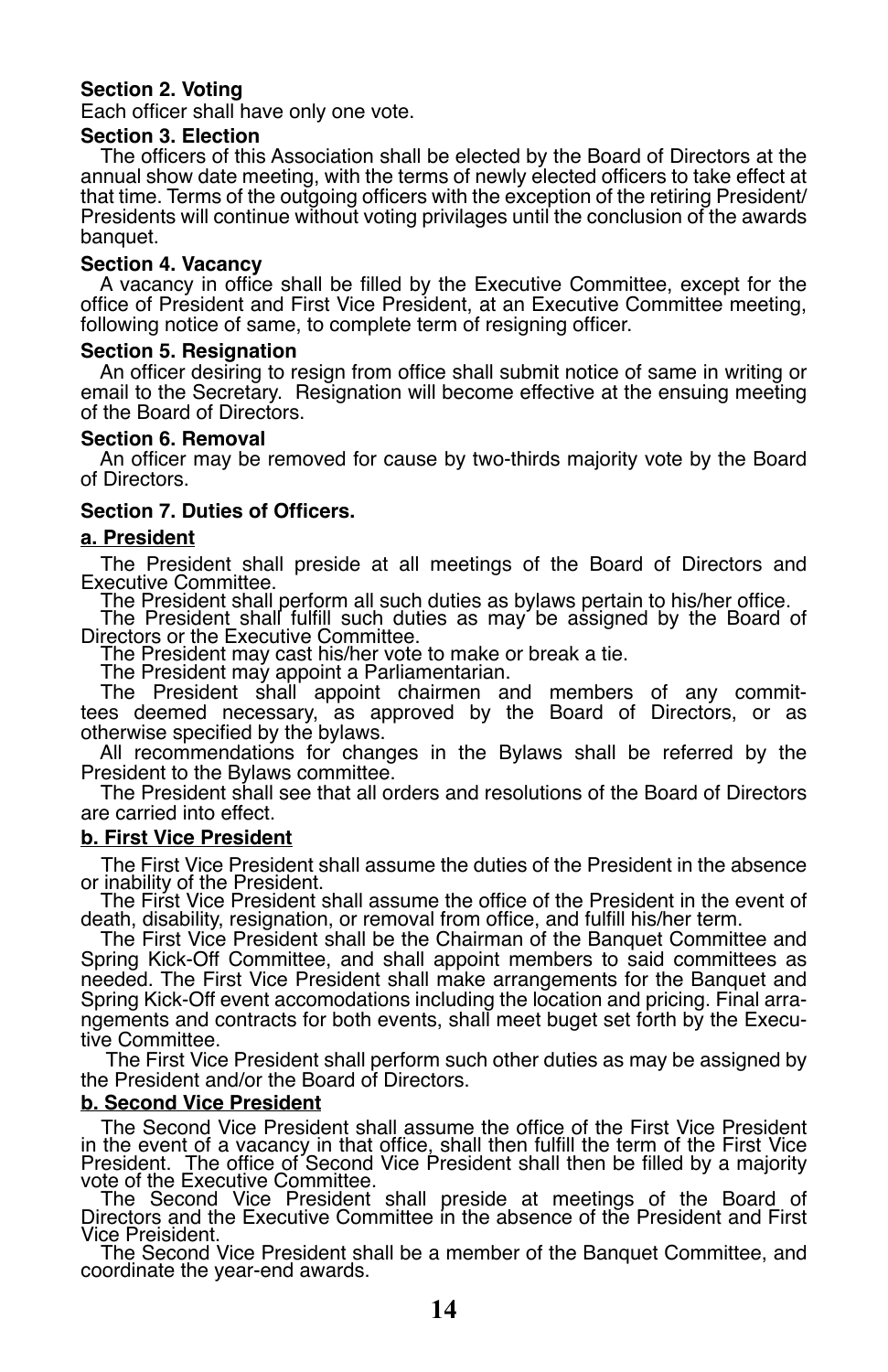The Second Vice President shall coordinate the year-end awards. The Second Vice President shall perform such other duties as requested by the President and/or the Board of Directors

#### **d. Secretary**

The Secretary shall keep the minutes of the meetings of the Board of Directors, and the Executive Committee.

The Secretary shall be the custodian of all the records of the Association, unless otherwise specified herein.

 The Secretary shall see that all notices are duly given in accordance with the provisions of these bylaws, or as required by law.

The Secretary shall perform all other duties as may be assigned by the Presi-<br>dent and/or Board of Directors.

The Secretary will be <sup>a</sup> member of the Spring Kick-Off Committee, and will pro- vide proper documentation for the member shows.

#### **e Treasurer**

The Treasurer shall be responsible for the books, and accounts of the Association, which shall be kept in accordance with sound accounting practices.<br>The Treasurer shall present a Treasurer's report at every meeting of the

of Directors.<br>The Treasurer's records may be audited annually by a committee appointed

by the President or by a qualified accountant as determined and approved by the Board of Directors.

The Treasurer's records shall be audited at any time a new Treasurer is elected. The Treasurer shall perform all other duties as may be assigned by the Presi- dent and/or the Board of Directors.

The Treasurer shall receive all forms and payments due the organization. The Treasurer shall forward all forms to the Secretary and all appropriate of- ficers in <sup>a</sup> timely manner.

 The Treasurer shall supply to the Secretary as verification of their personal pay- ments for any transactions of Pony Express Horse Show Circuit, Inc., a copy of the deposit slip, and receipt for said payment.

#### **f. Point Recorder**

 The Point Recorder shall maintain a record of points accumulated throughout the current show season of all equidae, and riders according to the nomination forms as completed and submitted by the exhibitors, and in conjunction with the class placings submitted by the member shows.

The Point Recorder shall be a member of the Banquet and Kick-Off Committees

The Point Recorder shall tabulate the accumulated points at the end of the current show season, and determine appropriate ribbons, in preparation for the yearend high point awards of the Association.

#### **g. Directory Coordinator**

The Directory Coordinator shall coordinate the publication of the Association's annual directory.

The Directory Coordinator shall include in the annual directory, but not limited to; listing member shows, point system explanation, listing of approved point classes, rules and regulations, listing of directors, and member shows.

 Such coordination may also include listing of special awards criteria, champions, and any other information as determined by the Executive Committee, as well as advertising.

### **h. Historian (Non-Voting)**

The Historian is the keeper of the history of the Pony Express Horse Show As- sociation. The Historian has no voting privelidges, but may be put on committees as requested by the President.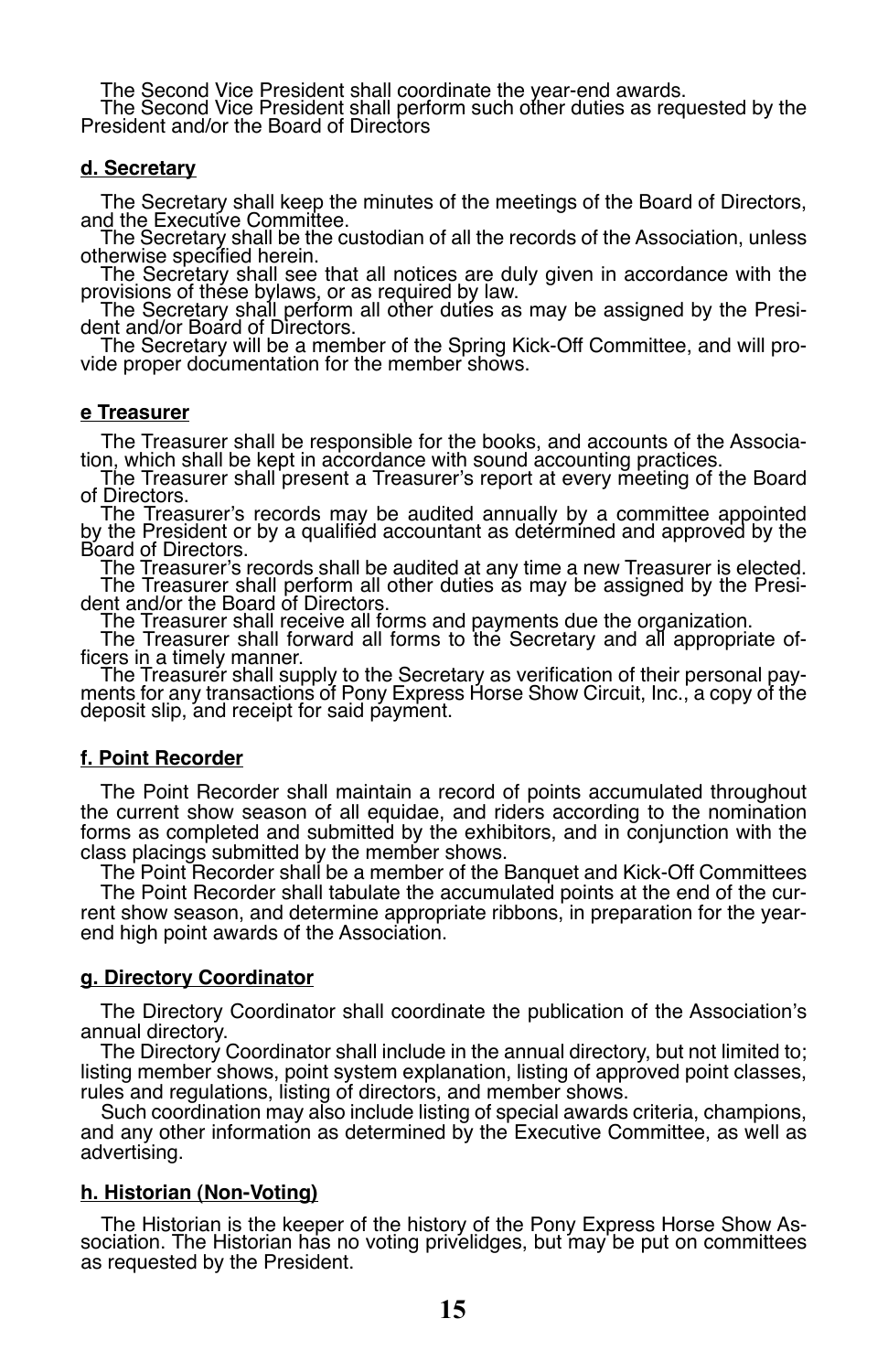## **ARTICLE V - BOARD OF DIRECTORS**

**Section 1. Composition**<br>The Board of Directors shall consist of one representative from each member<br>show, as designated on the current Show Affiliation, and Information Form, Breed Representatives, and the Executive Committee. In the event a Show Director is unable to attend a meeting of the Board of Directors, another individual authorized by the member show, in writing, or by email may attend with a voice vote. The term of the Board of Directors shall coincide with that of the Executive Committee (Article IV, Section 3). The Breed Representatives shall be elected for a three (3) year term.

#### **Section 2. Resignation**

 A Board member may resign from the Board of Directors by submitting a written resignation to the Secretary, naming replacement, if known. Breed Representa- tives who resign before the end of their term will have it filled by the Executive Committee.

## **Section 3. Removal**

A Board member may be removed for cause by a two-thirds vote of the Board of Directors.

**Section 4. Retiring President/Presidents**<br>The retired President (or Presidents) of the Association may be an honorary board member for three years following retirement, and may have voting<br>privileges. In the event the President is removed from office for cause, he/she shall not continue on the Board of Directors.

#### **Section 5. Meetings**

 At a duly called meeting of the Board of Directors, a majority of the Directors shall constitute a quorum for the transaction of all business of the Board of Directors.

 For Member Shows to reserve their same date each year, they must submit their date and dues payment by the deadline of the show date confirmation meeting. To be able to receive full publicity benefits of the annual directory; dues, dates, and show bills must be provided to the Treasurer 10 days prior to the cutoff date for

printing directory.<br> The date of the annual rule change meeting shall be the date for changing rules,<br>regulations, and classes for the upcoming year.

The meeting notifications shall be in writing, by email, or by telephone at least (3) days prior to said meeting.

#### **Section 6. Voting**

 Each member of the Board of Directors as defined herein shall have only one vote. Voting by mail or email is permitted when a copy of the question, motion or resolution is attached to such vote.

#### **Section 7. Compensation of Officers**

 The officers of this Association shall serve without compensation, but shall receive such actual and necessary expenses while transacting business of the Association as may be authorized by the Board of Directors or by the bylaws.

#### **Section 8. Fiscal Year**

 The fiscal year of the Association shall begin on the first day of January, and end on the last day of December in each year or other such date as may be fixed from time to time by the Board of Directors. The Executive Committee shall set the an-<br>nual budgets for the Banquet Committee and Kick-Off Committee.

#### **Section 9.**

#### **Additional Rules and Regulations**

 The Board of Directors of this Association may establish, revise, and enforce any, and all additional rules and regulations deemed advisable and necessary to the daily operation of the organization, and for promulgating said rules, and regulations to the membership.

#### **Section 10. Membership in Other Organizations**

 The Association may join other organizations as approved by the Board of Directors section.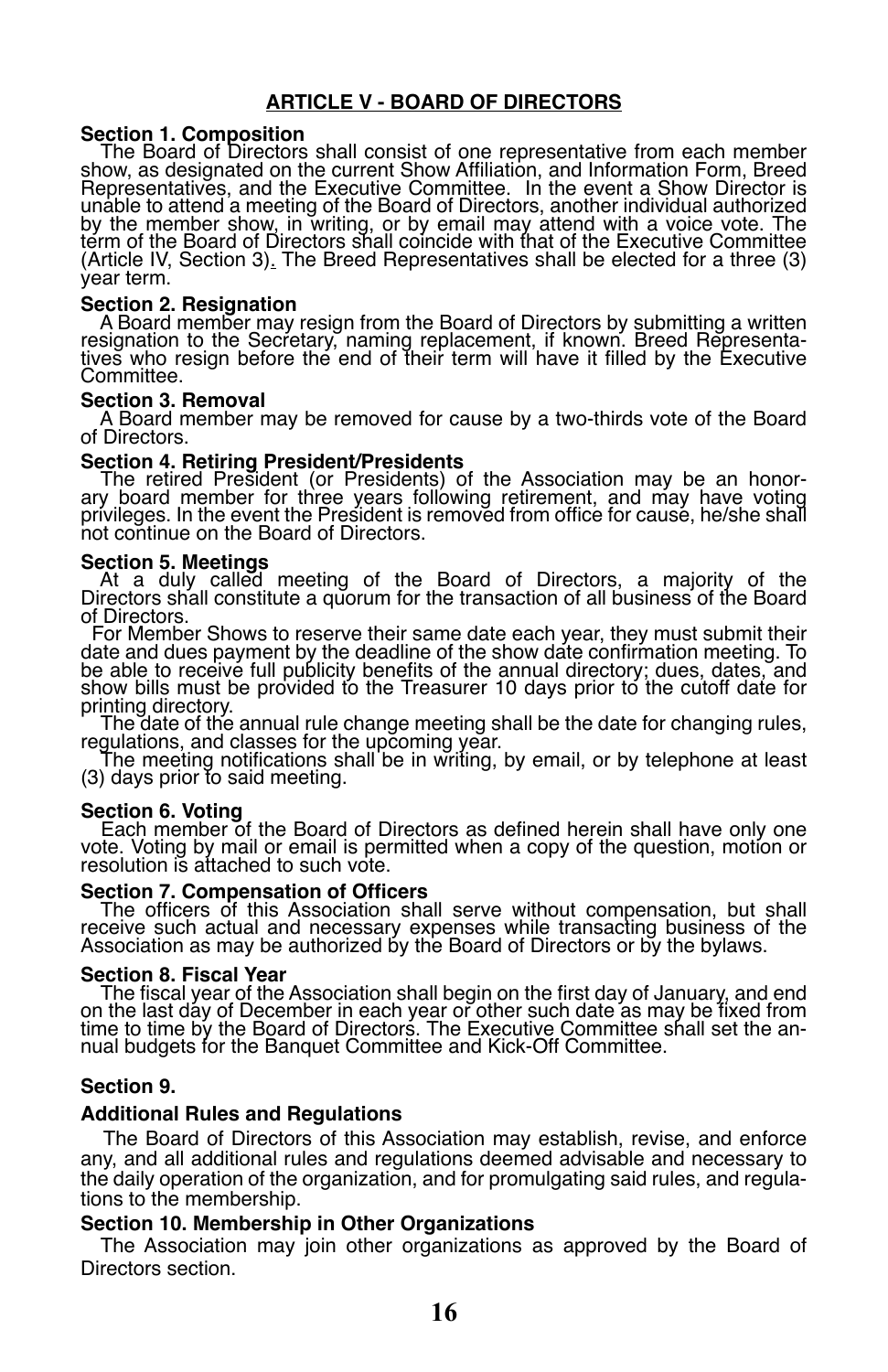## **Section 11. Duties of the Board of Directors**

a. The Board of Directors shall manage the affairs of the Association

 b. The Nominating Committee of three (3) members shall be elected by the Board of Directors at the annual rules change meeting.

 c. Elect officers at the annual show dates meeting. The election shall be by ballot unless there is only one nominee for each office, then, the election may be by voice. Nominations from the floor shall be in order.

d. Fill vacancies in offices, unless otherwise provided herein.

e. Ratify actions of the Board of Directors for previous year at the annual election of officers meeting.

f. Assist in activities benefiting and promoting the Association.

### **ARTICLE VI - EXECUTIVE COMMITTEE**

#### **Section 1. Composition**

 The Executive Committee shall be composed of the elected officers, consisting of the President, First and Second Vice Presidents, the Secretary, Treasurer, Point Recorder, and Directory Coordinator.

## **Section 2. Duties**

 The Executive Committee is authorized to assume the responsibilities of the Board of Directors between board meetings to act upon such matters not specifically delegated to a particular officer or committee of the Association.

## **Section 3. Meetings**

 Meetings of the Executive Committee shall be at the call of the President or any two (2) members of the Executive Committee. At any duly called meeting of the Executive Committee, a majority of four (4) shall constitute a quorum to transact business.

#### **Section 4. Notification**

 Executive Committee shall be notified by mail, email, or telephone at least three (3) days in advance of said meeting.

### **Section 1.**

## **ARTICLE VII - COMMITTEES**

 With the exception of the Nominating Committee, Banquet Committee, and Kick-Off Committee,special committees may be appointed by the President, as needed.

#### **Section 2. Duties**

Duties of committees shall be under the direction of the President, and the Board of Directors. Committees shall perform only such duties as shall be prescribed.

#### **Section 3. Term**

Term of committees shall be limited to the purpose for which appointed, and/or, concurrent with the term of the officers. The term of the Banquet Committee shall continue through the completion of the banquet even if the committee member's terms on the Executive Committee have expired.

#### **Section 4. Members**

Committee members need not be members of the Board of Directors.

## **ARTICLE VIII - DISCIPLINARY PROCEDURE AND INDEMNIFICATION**

Pony Express Horse Show Circuit, Inc. shall maintain standard procedures to address any and all disciplinary actions.

To the fullest extent permitted by the laws of the State of Missouri, including future amendments of those laws, Pony Express Horse Show Circuit, Inc. shall indemnify and hold harmless each director, and officer of Pony Express Horse Show Circuit, Inc. against any, and all claims, liabilities, and expenses (including attorney's fees, judgments, fines, and amounts paid in settlement) actual